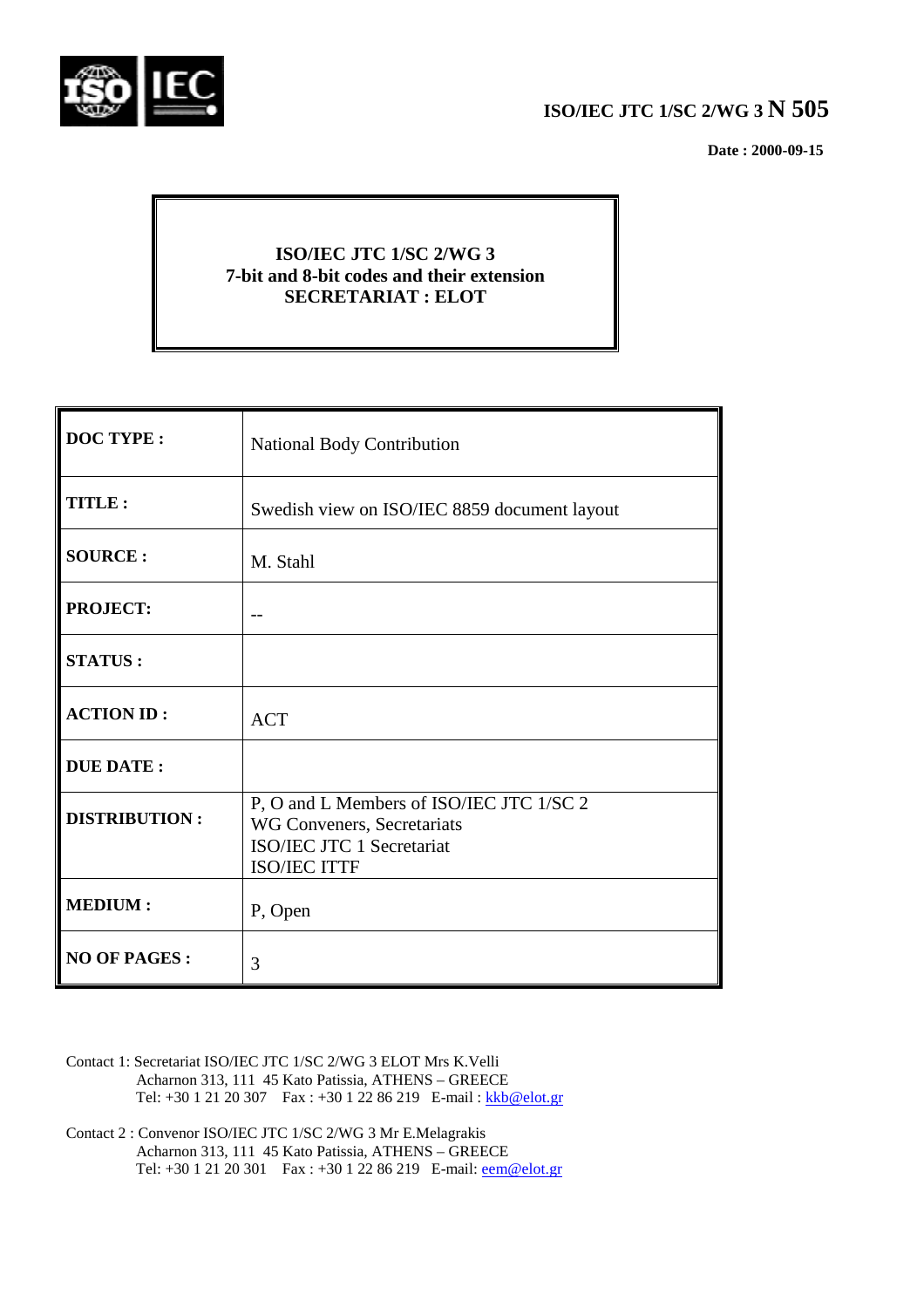### **Swedish views on ISO/IEC 8859 document layout**

#### **Background**

In 1993 work was started to editorially revise parts 1–10 of ISO/IEC 8859. At that time the texts of the different parts were not harmonized typographically and layout-wise. Also some differences in textual contents existed. The main purpose of the revision was to achieve uniformity in these respects.

Such uniformity is important. The different parts of ISO/IEC 8859 are, together with the ISO/IEC 10646, probably the most frequently consulted of all ISO/IEC IT standards, being used extensively in daily work in IT system development and programming. Ease of use of the ISO/IEC 8859 is therefore essential, and typography and general layout take on special importance.

The editors for the revision devoted large amounts of work to reach uniformity. Several editorial comments were also received from NBs during the CD and DIS processing of the parts. Contents and shape of the parts now published is therefore firmly based on user needs.

#### **Layout used for present parts**

The layout of the revised ISO/IEC 8859 was originally founded on the ISO/IEC Directives Part 3 current at the time, and also on the ITTF "Notes on the presentation of International Standards", as interpreted by the editors in consultations with ITTF. The revision required considerable time, and during that period the Directives were issued in a new edition. Also some of the ITTF drafting principles were in practice changed by the introduction of Word templates for standards.

It was however decided by ITTF that the original layout could be kept for the drafts which were then at CD and DIS stages. Parts 1–6 and 8–10 were therefore published in 1998 with layouts conforming to the original rules. The same general layout was also used for the new parts 13, 14 and 15, published in 1998 and 1999.

#### **The paper size problem**

A factor of special importance for standards layout is paper format.

Although the ISO/IEC directives prescribe A4 format this has been noted as problematic in JTC 1/SC 2, especially during CD and DIS processing, when print-outs from electronic distributions are frequent. SC2/WG 3 therefore in its 1998 meeting unanimously adopted the following resolution:

"With reference to JTC 1 guidelines in document SC 2 N3041 [= JTC 1 N5180], WG 3 is of the opinion that all standards within WG 3 and SC 2 responsibility shall be prepared for a combined A4 / North American Letter Size format, and that consequently the ITTF Rules / Templates for Project Editors should be harmonized accordingly."

In line with this resolution a document format as illustrated on the following page was used in the preparation of the ISO/IEC 8859 revisions.

#### **Need for SC 2/WG 3 resolution**

Unfortunately the revision of the Latin/Greek part, ISO/IEC 8859-7, has been delayed, as well as the introduction of the decided new Latin/Thai part, ISO/IEC 8859-11. If those parts are finalized according to the present Directives Part 3, and with the use of the present standards templates, they will differ considerably from the already published twelve parts, thereby invalidating the original uniformity purpose of the revision. It will also certainly delay their further processing.

It is therefore the opinion of the Swedish NB that WG 3 in its Athens meeting should discuss this problem. If it is then decided by WG 3 that the same layout for the two not yet finalized parts as for the previous ones is desirable – in particular a combined A4 / Letter Size format – a resolution should be adopted, requesting the SC 2 Secretariat to apply to ITTF for an exception from the present standards drafting rules for ISO/IEC 8859 parts 7 and 11.